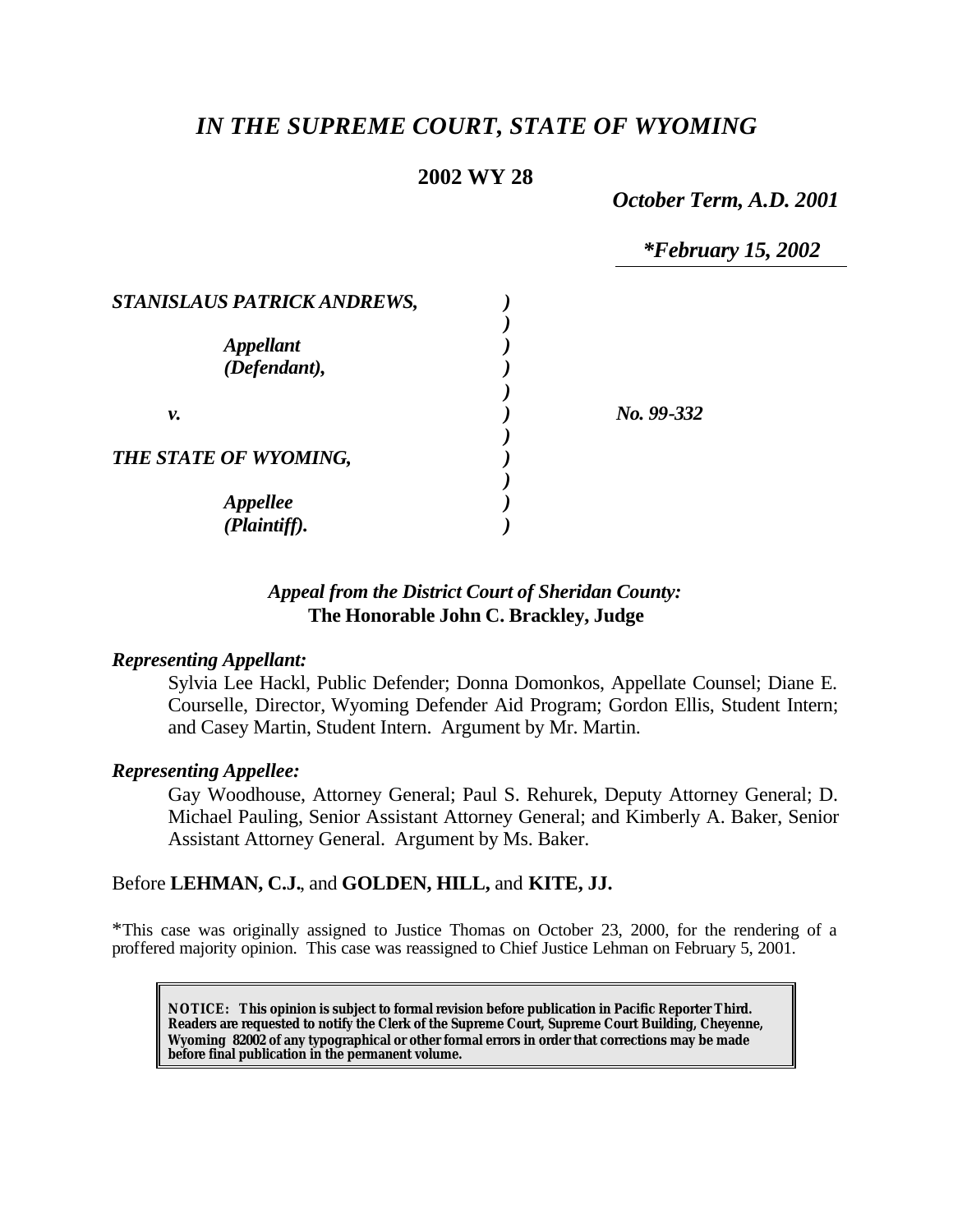#### **LEHMAN, Chief Justice.**

[¶1] A Sheridan County jury convicted appellant Stanislaus Patrick Andrews of two counts of burglary. Andrews complains that the State conducted illegal searches of a duffel bag and his wallet and that the trial court erred by failing to suppress the evidence seized as a result of those searches. Andrews also claims that the trial court erred by refusing to give the jury his proposed lesser-included offense instructions and by recommending that, upon commutation or parole, the Department of Corrections require him to register as if he were a sex offender. This court concludes that the searches did not violate Andrews' constitutional rights and that he was not entitled to have the jury instructed on the lesser-included offense. Andrews' conviction is, therefore, affirmed. We do, however, modify his sentence to remove the recommendation that he be required to register as a sex offender.

#### *ISSUES*

[¶2] Andrews presents the following issues on appeal:

[I] Was Mr. Andrews denied his right against unreasonable search and seizure, as guaranteed by the U.S. Constitution and the Wyoming Constitution, when his duffel bag was searched without a warrant and Mr. Andrews had not consented to the search nor physically abandoned the duffel bag?

[II] Was Mr. Andrews denied his right against unreasonable search and seizure as guaranteed by the U.S. Constitution and the Wyoming Constitution when his wallet was searched without a warrant, after he had placed it out of reach and was kneeling on the ground with his hands cuffed behind his back?

[III] Did the trial court commit reversible error when it refused to instruct the jury on the lesser-included charge of criminal entry for both counts of the indictment against Mr. Andrews?

[IV] Did the trial court impose an illegal sentence when it instructed the Department of Corrections that Mr. Andrews should be required to register as a sex offender as a condition of commutation or parole?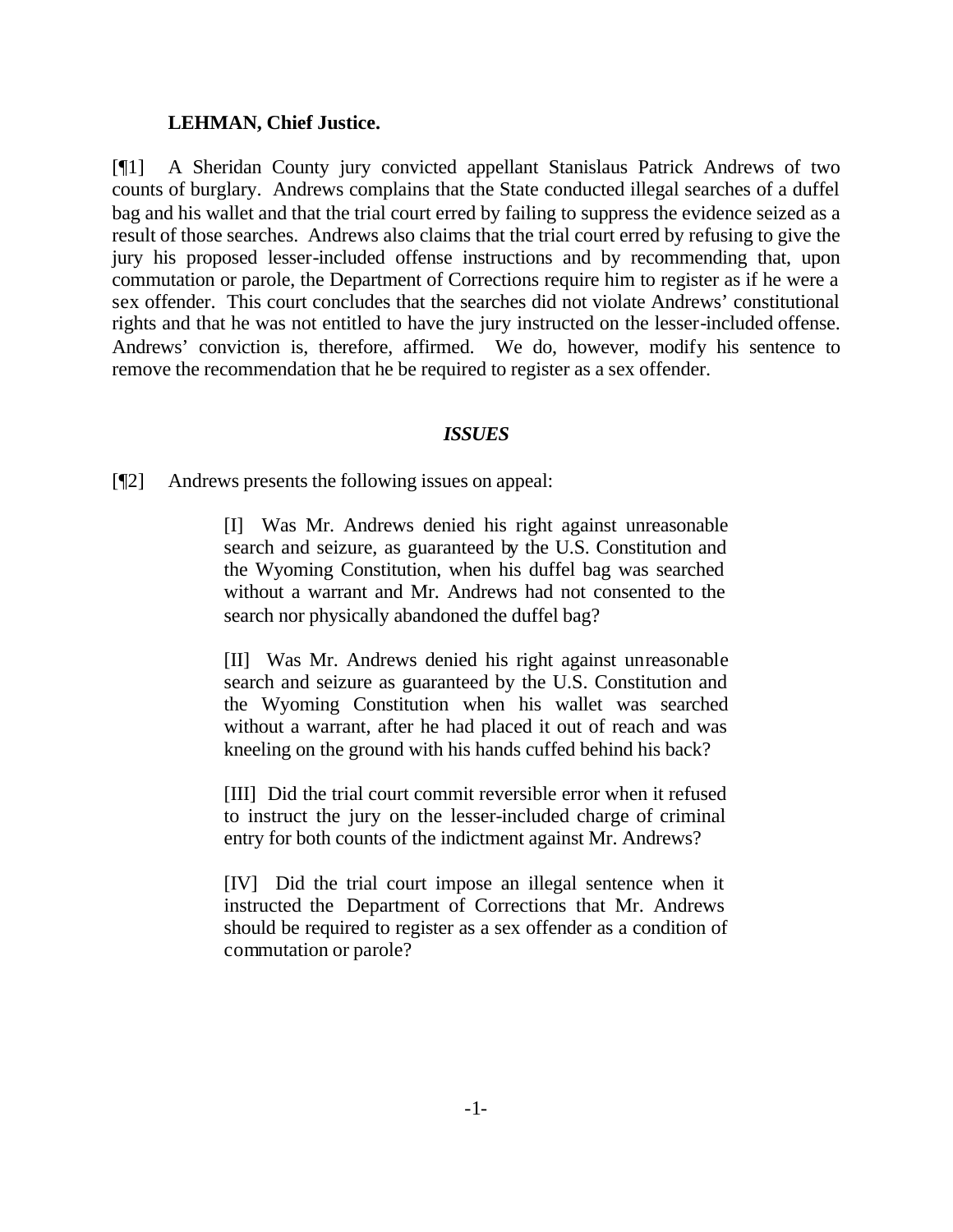### *FACTS*

[¶3] On February 25, 1999, Donna Woody reported to the Sheridan County Sheriff's Department that her trailer house had been burglarized. The front door was broken, and Ms. Woody was missing \$400 in cash. Ms. Woody subsequently reported that a camera, a jacket, and a black bra had also been taken in the February 25th burglary.

[¶4] On March 2, 1999, Robin Wendling reported a burglary at her trailer house, which was located in close proximity to Ms. Woody's home. The exterior doors were damaged, and there were a number of items missing from the Wendlings' home, including women's underwear, bras, a dress, a slip, a pair of shoes, nylons, and an "Outdoor Products" brand backpack. Ms. Wendling also found some articles of clothing and shoes in her bedroom which did not belong to her, including a navy blue dress, women's underwear, bras, nylons, and a pair of ladies' black pumps.

[¶5] On March 23, 1999, Ms. Woody's home was burglarized for a second time. She reported that some jewelry, various coins and paper money, and a bra were missing after the second burglary of her home. A deputy sheriff questioned Ms. Woody about whether she was missing any other items of clothing. Ms. Woody searched and discovered that she was missing a pair of black pumps and a navy blue dress. A few days later she reported that she was also missing an Oneida silverware set which had the letter "T" engraved on each piece.

[¶6] On March 26, 1999, officers met with Andrews' parents, Joyce and Gerald Willis, at the sheriff's office. Andrews had been staying at the Willises' home which was located in the same trailer park as the victims' homes. During the interview, the Willises gave the officers permission to search their home.

[¶7] Deputy Jenkins proceeded to the Willis home and knocked at the door. Andrews answered, and they conversed on the front deck. Deputy Jenkins questioned Andrews about the burglaries, but he denied any involvement in the crimes. Andrews informed Deputy Jenkins that he slept in the living room and kept his belongings in the dining room. Deputy Jenkins repeatedly asked Andrews for permission to search his belongings. Andrews finally agreed to allow Deputy Jenkins to search, on the condition that the Willises would allow the deputy to enter the house. Andrews asked his parents, and they invited the deputy into the house.

[¶8] Andrews took the deputy into the dining room and handed him two duffel bags. Deputy Jenkins searched the two bags and discovered that one contained dirty laundry and the other contained clean laundry. The deputy also discovered a screwdriver, which was consistent with the shape and size of the tool used on the victims' doors to gain access to their homes, and a blue "Outdoor Products" backpack during his search of the two duffel bags.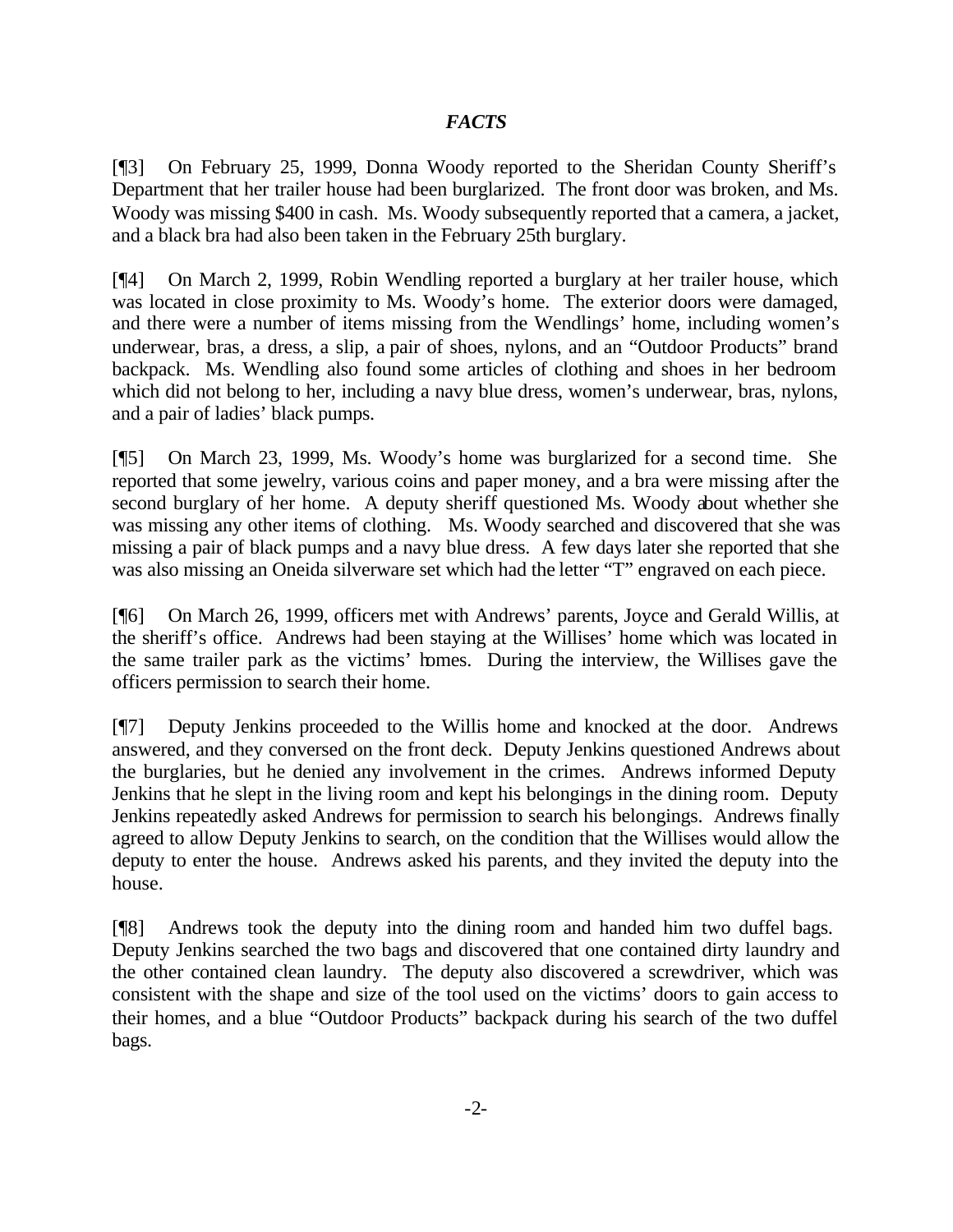[¶9] Deputy Jenkins asked Andrews about a third duffel bag which was located in the same area as the other two duffel bags. Andrews stated that the bag did not belong to him. Deputy Jenkins questioned Andrews: "Do you understand that if it's not yours you have no standing to object to me searching it?" Andrews affirmed his understanding.

[¶10] The deputy requested and received consent from Mr. Willis to search anything in the house that did not belong to Andrews. Deputy Jenkins opened the third duffel bag and discovered a folder which contained papers with Andrews' name. Andrews stated that those items belonged to him, but the remainder of the contents of the bag were not his. During his search of the third duffel bag, Deputy Jenkins discovered a number of items of significance to the investigation of the burglaries, including various coins meeting the description of those stolen from the Woody residence, Ms. Wendling's birth certificate, and a pair of shoe liners for women's shoes.

[¶11] Deputy Jenkins informed Andrews that he was under arrest. Andrews immediately removed his wallet from his back pocket and placed it on the kitchen counter directly in front of him. Deputy Jenkins handcuffed Andrews and retrieved the wallet. Andrews told the deputy that he wanted to leave his wallet at the house, but the officer opened it and discovered some silver dollars and fifty-cent pieces. The officer seized the wallet as evidence.

[¶12] Andrews was transported to jail. Deputy Jenkins also took the third duffel bag and the wallet and conducted a full inventory search of them, discovering more coins of the type that had been stolen from Ms. Woody's home and credit cards and a receipt containing the Wendlings' names.

[¶13] The State charged Andrews with two counts of burglary. Count I pertained to the February 25, 1999 burglary of the Woody home, and Count II involved the burglary of the Wendling home. Andrews moved to suppress the evidence discovered during the searches of the third duffel bag and his wallet. The trial court held a hearing, and Andrews testified at the hearing that the third duffel bag did, in fact, belong to him. The trial court denied Andrews' motion to suppress.

[¶14] Andrews was subsequently tried before a jury. During the trial, the State elicited testimony from an Oregon police officer, showing that Andrews had committed similar crimes in that state. He apparently broke into homes to steal items and to try on women's clothing. Ms. Woody and Ms. Wendling testified about the burglaries of their homes and the items missing after the burglaries. The defense presented proposed jury instructions on the lesser-included offense of criminal entry, but the trial court refused to give those instructions. The jury found Andrews guilty of both counts of burglary.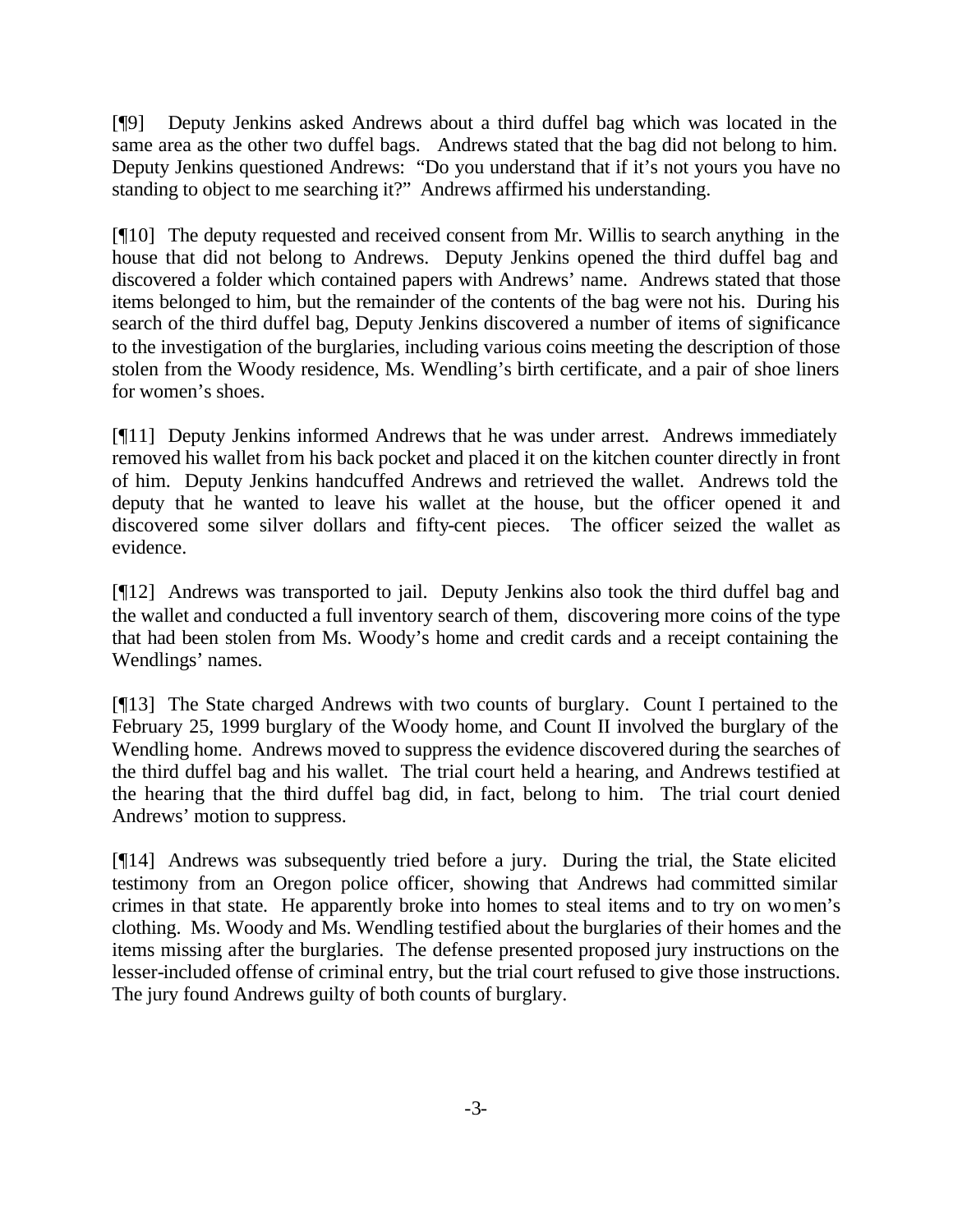[¶15] The trial court sentenced Andrews to serve consecutive terms of imprisonment in the Wyoming State Penitentiary. The trial court also included the following statement in the Judgment and Sentence:

> THE COURT RECOMMENDS to the Department of Corrections that if the Defendant should be considered for a commutation or parole, a condition of his release should require the Defendant to register with the County Sheriff where the Defendant intends to live within five days of his release from custody, as if he were a sex offender under Wyoming laws, pursuant to W.S.  $\frac{1}{2}$ -19-302.

Andrews subsequently appealed his conviction and sentence.

### *DISCUSSION*

#### **A. Search and Seizure of Evidence**

[¶16] Andrews challenges the searches of the third duffel bag and his wallet as being in violation of the United States and Wyoming constitutional prohibitions against unreasonable searches and seizures. He maintains, therefore, that the trial court erred when it refused to suppress the evidence seized during the search of the third duffel bag and his wallet.

> When reviewing an order denying a motion to suppress evidence, the findings of the trial court regarding the motion to suppress are binding on this Court unless clearly erroneous. *Neilson v. State,* 599 P.2d 1326, 1330 (Wyo. 1979), *cert. denied,* 444 U.S. 1079, 100 S.Ct. 1031, 62 L.Ed.2d 763 (1980). Whether an unreasonable search or seizure occurred in violation of constitutional rights presents a question of law and is reviewed de novo. *Gronski v. State,* 910 P.2d 561, 563 (Wyo. 1996).

*Vasquez v. State,* 990 P.2d 476, 480 (Wyo. 1999).

[¶17] The Fourth Amendment to the United States Constitution provides:

The right of the people to be secure in their persons, houses, papers, and effects, against unreasonable searches and seizures, shall not be violated, and no Warrants shall issue, but upon probable cause, supported by Oath or affirmation, and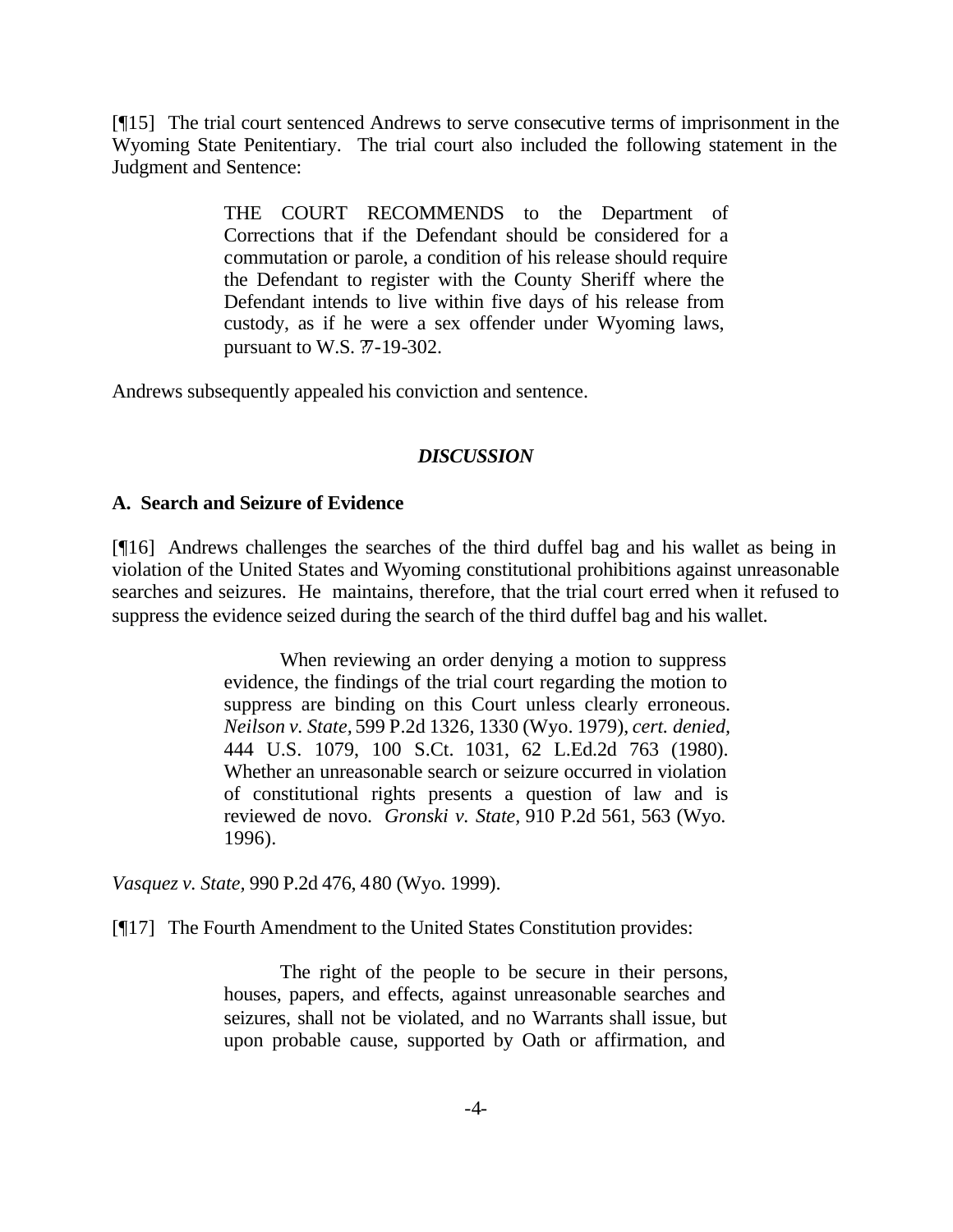particularly describing the place to be searched, and the persons or things to be seized.

U.S. Const. amend. IV. The Wyoming Constitution, art. 1, § 4 grants:

The right of the people to be secure in their persons, houses, papers and effects against unreasonable searches and seizures shall not be violated, and no warrant shall issue but upon probable cause, supported by affidavit, particularly describing the place to be searched or the person or thing to be seized.

[¶18] Under both the United States and Wyoming constitutions, warrantless searches and seizures are per se unreasonable, except in a few specific instances. *Morris v. State,* 908 P.2d 931, 935 (Wyo. 1995). The recognized exceptions to the warrant requirement include:

> 1) search of an arrested suspect and the area within his control; 2) a search conducted while in hot pursuit of a fleeing suspect; 3) a search and/or seizure to prevent the imminent destruction of evidence; 4) a search and/or seizure of an automobile upon probable cause; 5) a search which results when an object is inadvertently in the plain view of police officers while they are where they have a right to be; 6) a search and/or seizure conducted pursuant to consent; and 7) a search which results from an entry into a dwelling in order to prevent loss of life or property.

*Dickeson v. State,* 843 P.2d 606, 610 (Wyo. 1992) (quoting *Ortega v. State,* 669 P.2d 935, 940-41 (Wyo. 1983)). "Whether an exception exists in a particular case is a question of fact that may be properly resolved by a preponderance of the evidence standard in the light of all attendant circumstances." *Gehnert v. State,* 956 P.2d 359, 362 (Wyo. 1998) (quoting *City of Laramie v. Hysong,* 808 P.2d 199, 203 (Wyo. 1991)). The State bears the burden of proving that the circumstances of a case place it within one of the recognized exceptions to the prohibition against warrantless searches and seizures. *Gehnert,* 956 P.2d at 362; *Vale v. Louisiana,*399 U.S. 30, 34, 90 S.Ct. 1969, 1972, 26 L.Ed.2d 409 (1970).

# **1. Duffel Bag**

[¶19] Andrews maintains that the trial court erred by denying his motion to suppress the evidence seized from the third duffel bag. The State argues that the trial court's decision was correct because Andrews did not have a reasonable expectation of privacy in the duffel bag, and the search was further justified by consent.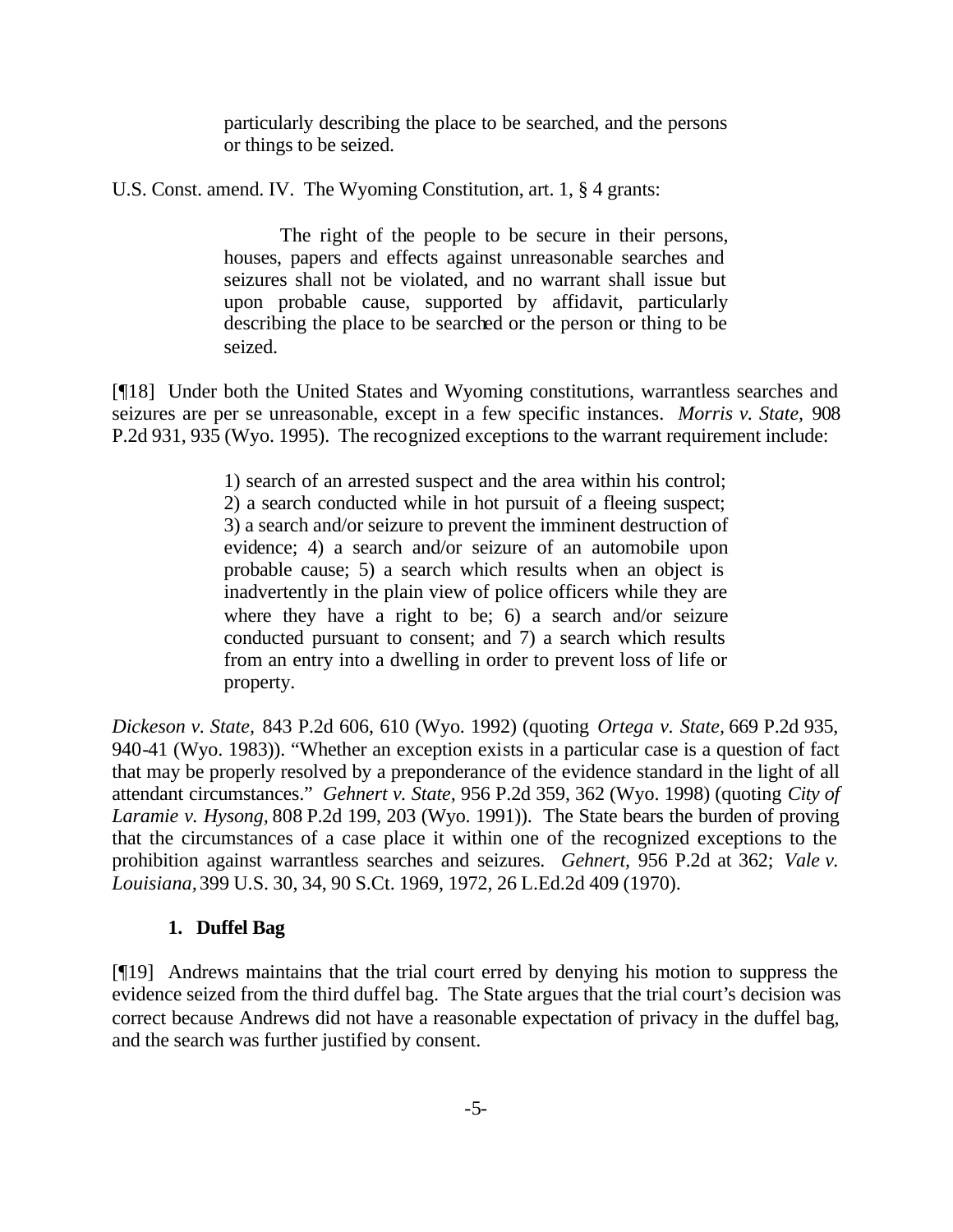[¶20] A defendant may challenge a search as being unconstitutional only if he can demonstrate that he had a reasonable expectation of privacy in the property searched. *Putnam v. State,* 995 P.2d 632, 636 (Wyo. 2000); *Dean v. State,* 865 P.2d 601, 613 (Wyo. 1993) (*abrogated on other grounds by Vigil v. State,* 926 P.2d 351 (Wyo. 1996)). The defendant must show "both an actual subjective expectation of privacy and a reasonable expectation of privacy that society is prepared to recognize." *Dean,* 865 P.2d at 613; *Pellatz v. State,* 711 P.2d 1138, 1141 (Wyo. 1986). There are four factors that courts consider to determine whether an individual possesses a reasonable expectation of privacy in the property searched:

> (1) the precautions taken in order to maintain one's privacy; (2) the likely intent of the drafters of the United States and Wyoming Constitutions; (3) the property rights a claimant possesses in the invaded area; (4) the legitimacy of the individual's possession of or presence in the property which was searched or seized.

*Dean,* 865 P.2d at 613 (quoting *Pellatz,* 711 P.2d at 1141). *See also Putnam,* 995 P.2d at 636. The Tenth Circuit Court of Appeals has consistently held that a defendant abandons any expectation of privacy when he unequivocally denies ownership of the property. *See e.g., United States v. Garzon, 119 F.3d 1446, 1449-52 (10<sup>th</sup> Cir. 1997); <i>United States v.* Jones, 707 F.2d 1169, 1172-73 (10<sup>th</sup> Cir.), *cert. denied* 464 U.S. 859, 104 S.Ct. 184, 78 L.Ed.2d 163 (1983).

[¶21] In this case, Andrews repeatedly renounced ownership of the third duffel bag. When Deputy Jenkins initially questioned him about the third duffel bag, Andrews stated that it was not his. Deputy Jenkins informed Andrews that, if he was not the owner of the bag, then he did not have standing to object to the search of it. Andrews said that he understood and continued to deny ownership of the third bag. Deputy Jenkins then requested and received permission from Mr. Willis to search anything in the house that did not belong to Andrews.

[¶22] Deputy Jenkins opened the third duffel bag and found the folder with documents containing Andrews' name. Andrews acknowledged that the documents were his but continued to disclaim ownership of the remainder of the contents of the bag. Andrews did not attempt to limit the deputy's search or profess ownership of the bag at any time during the search.

[¶23] Clearly, Andrews did not take any precautions to maintain his privacy in the duffel bag. To the contrary, his words and actions demonstrated that he disavowed any ownership or interest in the bag. The framers of the United States and Wyoming constitutions and the citizens who ratified them surely did not intend that a defendant could unequivocally renounce any interest in the property and then later claim a constitutional violation when the officer relies on the defendant's statement and searches the property. Although Andrews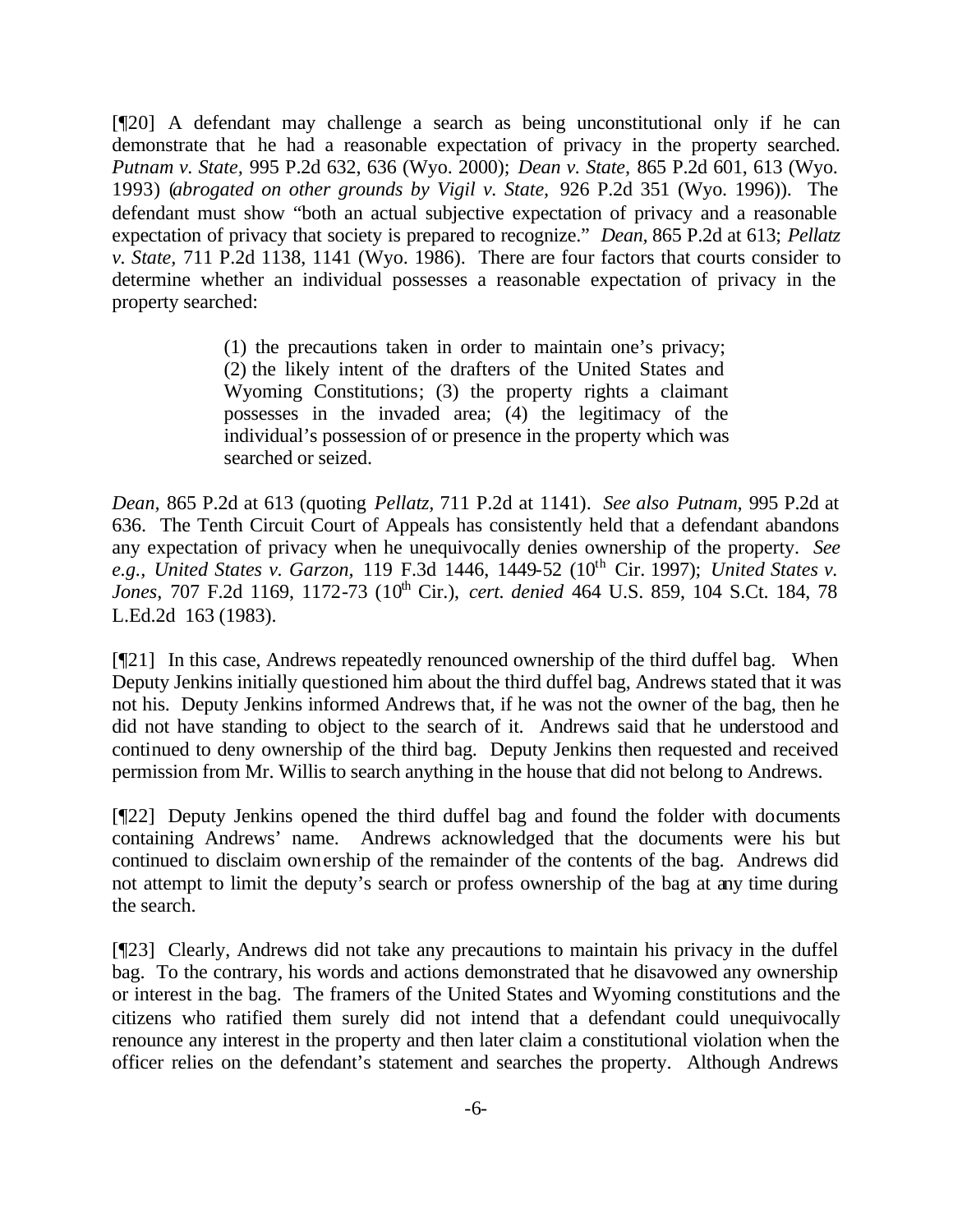subsequently stated that the duffel bag was his at the suppression hearing, we conclude that he abandoned his reasonable expectation of privacy in the third duffel bag at the time of the search. He did not, therefore, have standing to challenge the constitutionality of the search of the third duffel bag.

[¶24] Even if we were to conclude that Andrews had standing to challenge the search of the duffel bag, we would still affirm the trial court's decision to deny the motion to suppress. The trial court ruled that the search was justified because there was a valid consent to the search. Many of the same facts we considered in ruling that Andrews abandoned his expectation of privacy in the duffel bag are also important in determining whether or not Deputy Jenkins properly relied upon the Willises' apparent authority to consent to the search of the bag. *See United States v. Langston*, 970 F.2d 692, 697-98 (10<sup>th</sup> Cir.), *cert. denied Francis v. United States,* 506 U.S. 965, 113 S.Ct. 439, 121 L.Ed.2d 358 (1992), and *cert. denied McIlroy v. United States,* 506 U.S. 979, 113 S.Ct. 479, 121 L.Ed.2d 384 (1992), and *cert. denied Ross v. United States,* 506 U.S. 986, 113 S.Ct. 495, 121 L.Ed.2d 433 (1992), and *cert. denied McIlroy v. United States*, 507 U.S. 1040, 113 S.Ct. 1872, 123 L.Ed.2d 491 (1993).

[¶25] *Gehnert,* 956 P.2d at 361, provides guidance in resolving the consent issue because the facts of that case are similar to those presented in the case at bar. Gehnert challenged the trial court's denial of her motion to suppress the evidence seized during a search of her car. She claimed that the search of her car was illegal because neither she nor anyone with authority consented to the search. *Id.* The State argued that the search was justified because the detective had obtained consent from Gehnert's fiancé. *Id*. We quoted the United States Supreme Court case entitled *Illinois v. Rodriguez,* 497 U.S. 177, 110 S.Ct. 2793, 111 L.Ed.2d 148 (1990) as follows:

> As with other factual determinations bearing upon search and seizure, determination of consent to enter must "be judged against an objective standard: would the facts available to the officer at the moment . . . 'warrant a man of reasonable caution in the belief'" that the consenting party had authority over the premises? *Terry v. Ohio,* 392 U.S. 1, 21-22, 88 S.Ct. 1868, 1880, 20 L.Ed.2d 889 (1968). If not, then warrantless entry without further inquiry is unlawful unless authority actually exists. But if so, the search is valid.

*Gehnert*, 956 P.2d at 362 (quoting *Rodriguez,* 497 U.S. at 188-89, 110 S.Ct. at 2801). *See also Jones v. State,* 902 P.2d 686, 690 (Wyo. 1995).

[¶26] Gehnert led the detective to believe that her fiancé owned the car and that she did not possess authority to consent to the search of the car. *Gehnert,* 956 P.2d at 361. Gehnert's fiancé told the detective that he was buying the car for her, but he was still technically the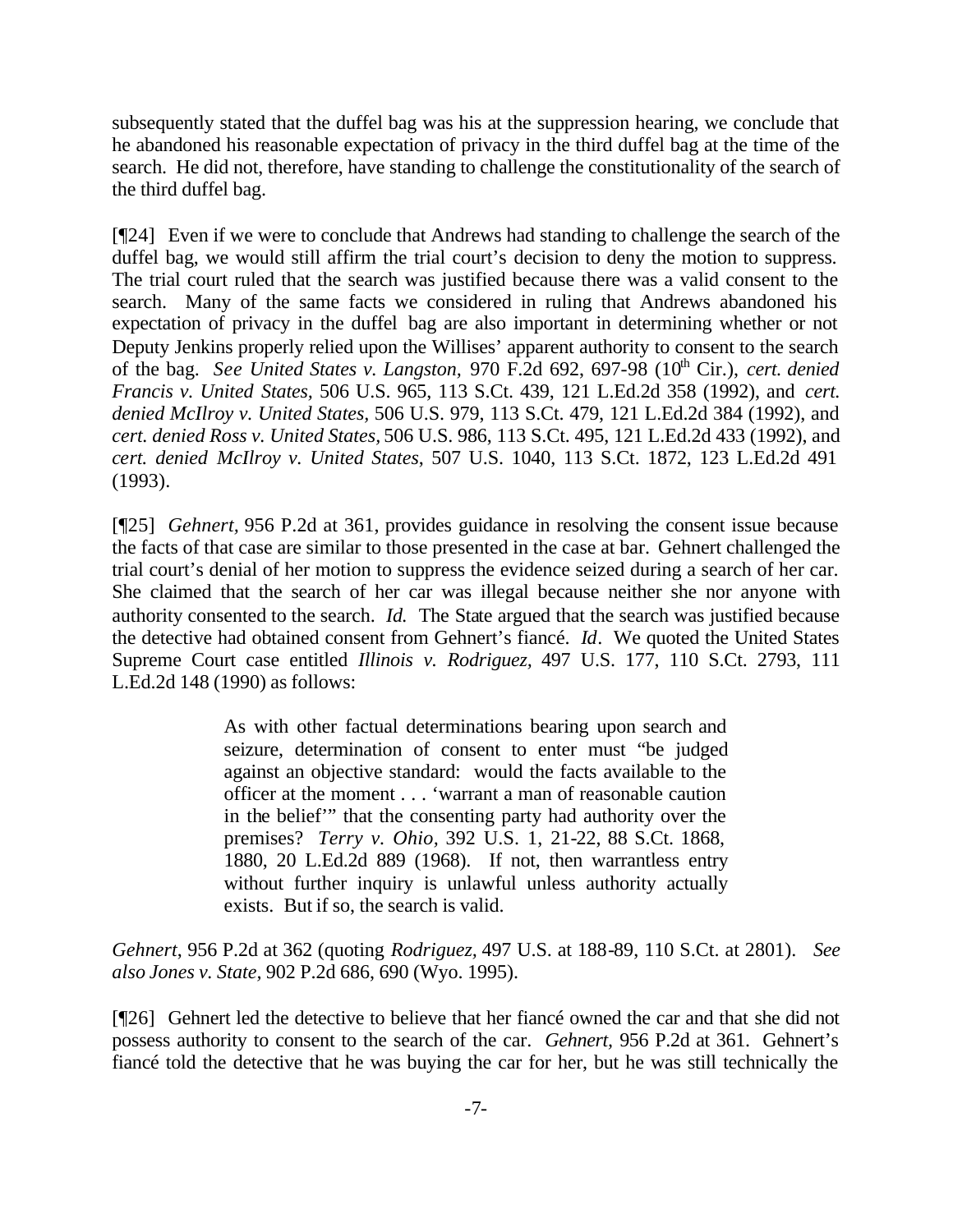owner because he paid for the car and Gehnert's name was not yet on the title. *Id.* He then gave consent to search the car. *Id.* On appeal, Gehnert asserted that the car actually belonged to her and that she was the only person with the authority to consent to a search of it. *Id.* We ruled that the search was valid because the officers reasonably believed that Gehnert's fiancé had the authority to consent to it. 956 P. 2d at 362-63.

[¶27] In the case at bar, the Willises gave the officers permission to search their home when they were interviewed at the sheriff's office, and Mr. Willis reaffirmed his consent to search while Deputy Jenkins was at their home. The Willises were the owners of the residence and, therefore, had the authority to consent to the search of their home and belongings. *See Jones,*  902 P.2d at 690.

[¶28] Andrews repeatedly denied any ownership or interest in the duffel bag, even after Deputy Jenkins explained that if he denied ownership of the property, he did not have standing to object to the search. Considering the facts available to Deputy Jenkins at the time, it was reasonable for him to rely on the Willises' apparent authority to consent to the search of the third duffel bag. The trial court correctly denied Andrews' motion to suppress.

# **2. Wallet**

l

[¶29] Andrews also argues that the trial court erred by refusing to suppress the evidence seized from his wallet. He claims that the search violated the United States and Wyoming constitutional provisions, prohibiting unreasonable searches and seizures. The State argues that the search was justified because it was conducted incident to his lawful arrest.

[¶30] One of the exceptions to the warrant requirement is a search conducted incident to a lawful arrest.<sup>1</sup> Vasquez v. State, 990 P.2d 476, 480 (Wyo. 1999). The test under the United States Constitution for a valid search incident to an arrest was articulated by the United States Supreme Court in *Chimel v. California,* 395 U.S. 752, 89 S.Ct. 2034, 23 L.Ed.2d 685, *reh. denied* 396 U.S. 869, 90 S.Ct. 36, 24 L.Ed.2d 124 (1969). Under the *Chimel* ruling*,* law enforcement officials are allowed to search the area which is within the immediate control of the arrested person. *Vasquez,* 990 P.2d at 480. This court quoted *Chimel* in *Roose v. State,*  759 P.2d 478, 482 (Wyo. 1988) as follows:

> When an arrest is made, it is reasonable for the arresting officer to search the person arrested in order to remove any weapons that the latter might seek to use in order to resist arrest or effect his escape. Otherwise, the officer's safety might well be endangered, and the arrest itself frustrated. *In addition, it is entirely reasonable for the arresting officer to search for and*

<sup>1</sup> Andrews does not argue that Deputy Jenkins acted illegally when he arrested him. We will not, therefore, analyze the legality of his arrest in resolving this issue.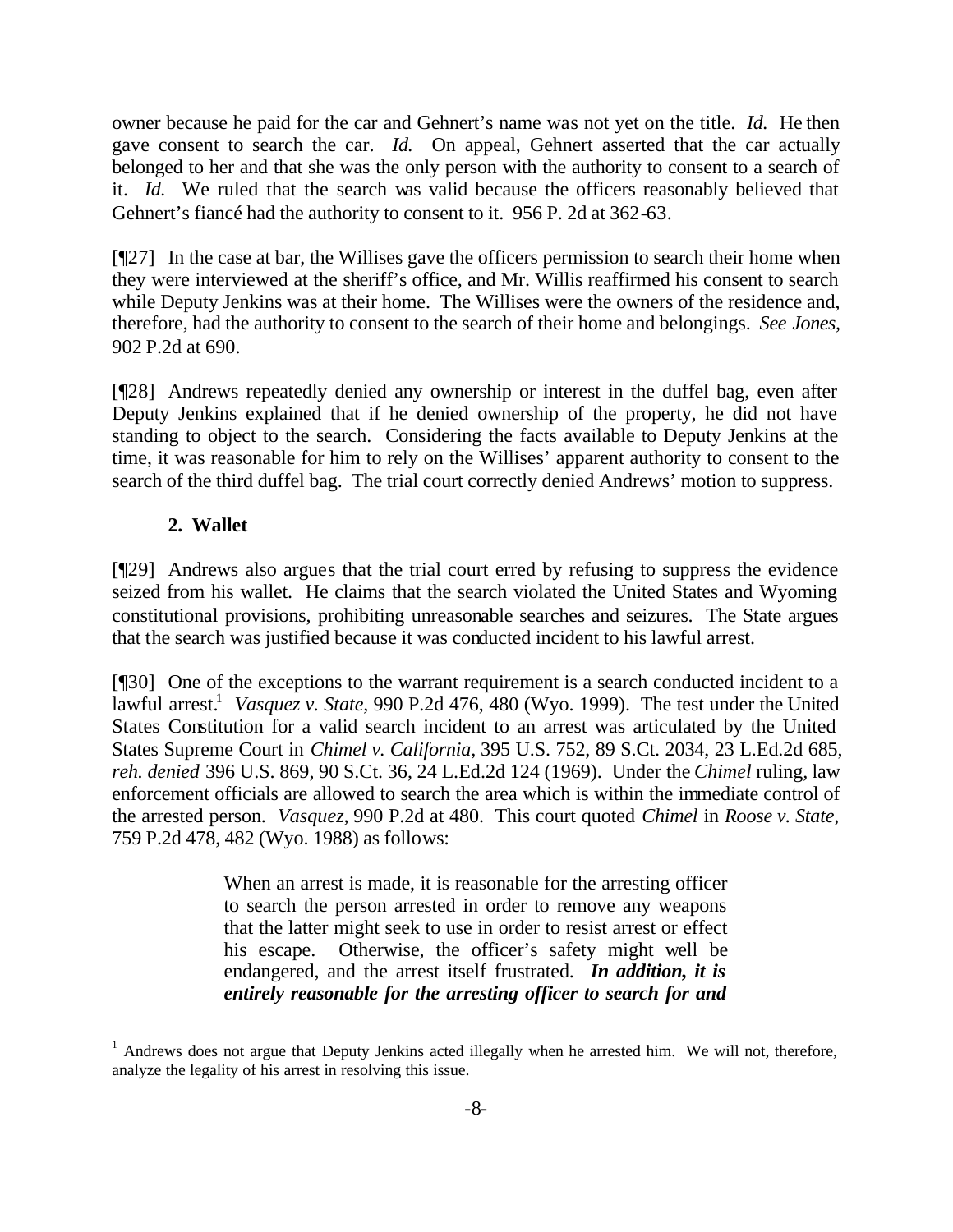*seize any evidence on the arrestee's person in order to prevent its concealment or destruction.* And the area into which an arrestee might reach in order to grab a weapon or evidentiary items must, of course, be governed by a like rule. A gun on a table or in a drawer in front of one who is arrested can be as dangerous to the arresting officer as one concealed in the clothing of the person arrested. *There is ample justification, therefore, for a search of the arrestee's person and the area "within his immediate control"—construing that phrase to mean the area from within which he might gain possession of a weapon or destructible evidence.*

*Roose,* 759 P.2d at 482 (quoting *Chimel,* 395 U.S. at 762-63, 89 S.Ct. at 2040) (emphasis added).

[¶31] Andrews also advances an argument based specifically upon the Wyoming Constitution. He claims that this court's decision in *Vasquez,* established a more rigorous test for searches incident to arrest. In *Vasquez,* we examined and compared the protections secured by the United States and Wyoming constitutions concerning searches of automobiles and the containers found within automobiles when suspects are arrested. 990 P.2d at 482-89. This court held that the Wyoming Constitution offers broader protection than the United States Constitution. *Vasquez,* 990 P.2d at 488-89. After reviewing earlier Wyoming Supreme Court decisions, we stated:

> These past decisions establish that [Wyoming Constitution] Article 1, § 4 allows searches incident to arrest and can be said to allow automobile searches because arrestees had possession of it, and the arrest authorizes law enforcement to search it for evidence related to the crime. The provision requires, however, that searches be reasonable under all of the circumstances.

*Vasquez*, 990 P.2d at 488 (citation omitted). We continued by stating that searches incident to arrest which are performed for the permissible reasons of locating weapons or evidence related to the crime are reasonable. *Vasquez,* 990 P.2d at 488-89.

[¶32] In this case, Deputy Jenkins told Andrews he was under arrest, and Andrews removed the wallet from his pocket and laid it on the kitchen counter directly in front of him. Consequently, at the time when Andrews was informed he was under arrest, the wallet was still on his person. Ms. Woody had reported that cash and coins were stolen from her home. Such items could, of course, be concealed in a wallet and easily lost or destroyed. It was, therefore, reasonable and appropriate for the officer to seize the wallet and search it for weapons and/or evidence.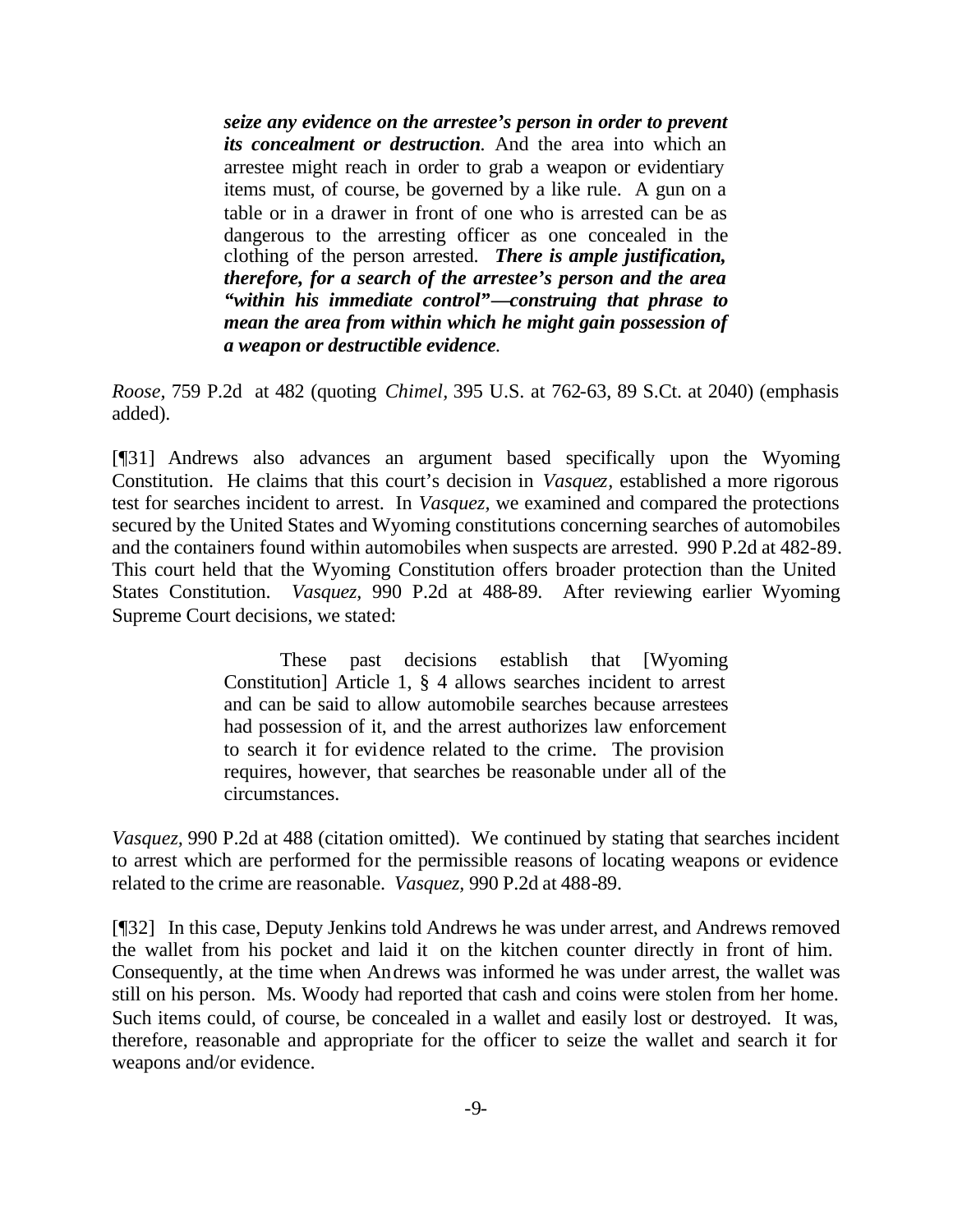[¶33] The fact that, after being placed under arrest, Andrews placed the wallet on the kitchen counter is irrelevant to the validity of the search and seizure. The wallet was obviously still within Andrews' immediate area. We agree with the trial court's observations on this matter:

> THE COURT: . . . In this case the wallet clearly was on the person of the Defendant. His attempt to distance himself from the wallet does not preclude the officer from searching it incident to the arrest.

The trial court correctly denied Andrews' motion to suppress the evidence seized from his wallet.

### **B. Jury Instructions**

l

[¶34] Andrews contends that the trial court erred when it refused to instruct the jury on the lesser-included offense of criminal entry for both counts against him. The State argues that the trial court properly refused to give Andrews' proposed lesser-included jury instructions because they were not supported by the evidence presented at the trial.

[¶35] The Wyoming Supreme Court reviews the trial court's refusal of proposed lesserincluded offense instructions by applying the following test:

> The trial judge must first determine if all the elements of the lesser offense are found within the greater; and, if so, is there some evidence that would rationally permit the jury to find the accused guilty of the lesser and not guilty of the greater offense. If such evidence is present, the instruction should be given.

*Sanders v. State,* 7 P.3d 891, 894 (Wyo.), *cert. denied Sanders v. Wyoming,* 531 U.S. 1024, 121 S.Ct. 594, 148 L.Ed.2d 508 (2000) (quoting *State v. Keffer,* 860 P.2d 1118, 1140 (Wyo. 1993) (Cardine, J., concurring)). *See also Paramo v. State,* 896 P.2d 1342, 1344 (Wyo. 1995); *Eatherton v. State,* 761 P.2d 91, 95 (Wyo. 1988).

[ $[$ ]36] The parties agree that the elements of the lesser offense of criminal entry<sup>2</sup> are found within the greater offense of burglary.<sup>3</sup> They disagree, however, about whether the evidence

<sup>&</sup>lt;sup>2</sup> Criminal entry is prohibited by Wyo. Stat. Ann.  $\S 6$ -3-302 (LexisNexis 2001), which states in relevant part:

<sup>(</sup>a) A person is guilty of criminal entry if, without authority, he knowingly enters a building, occupied structure, vehicle or cargo portion of a truck or trailer, or a separately secured or occupied portion of those enclosures.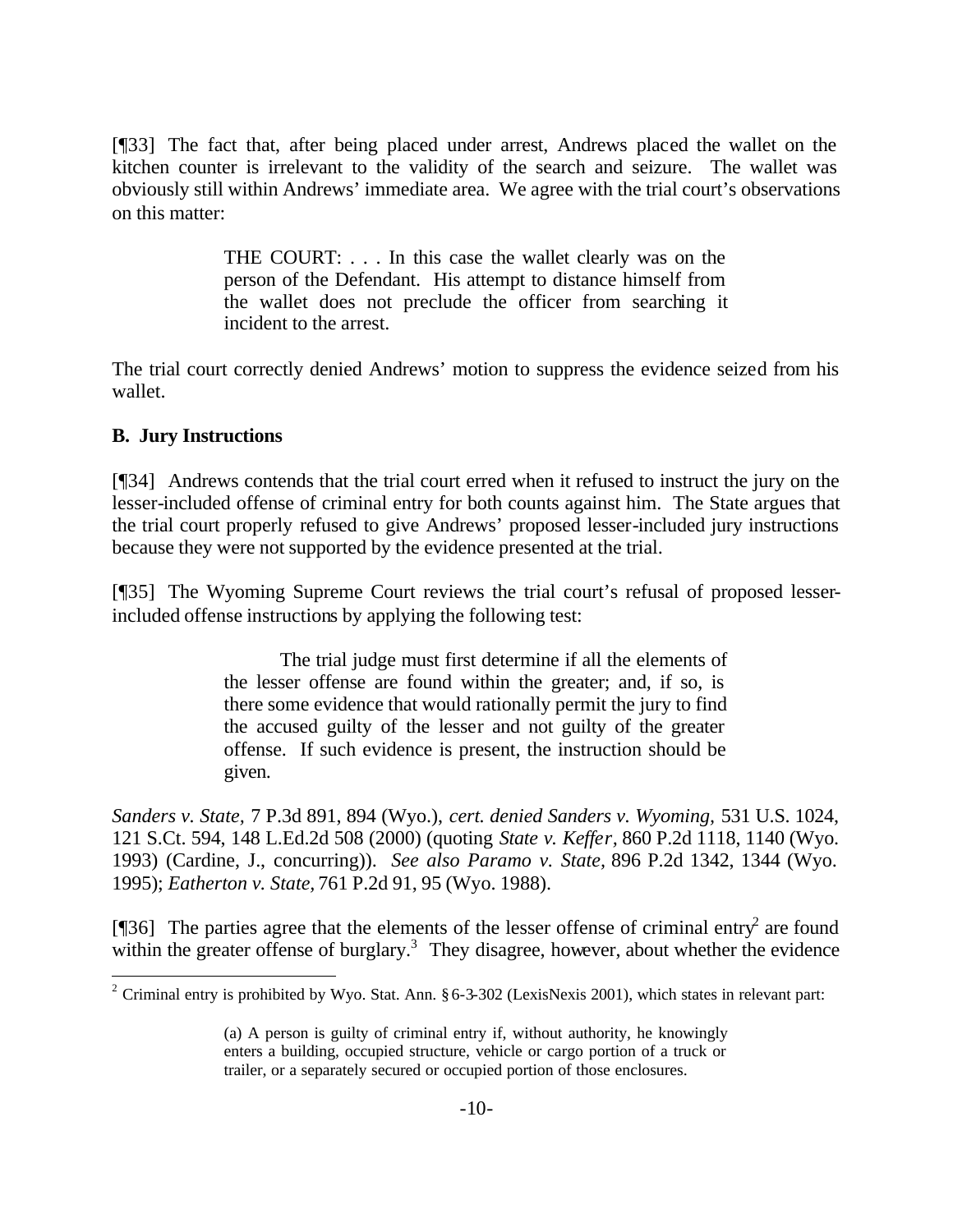presented at trial supported the lesser-included instructions. Andrews was entitled to have the jury instructed on criminal entry only if there was some evidence presented at the trial which would have permitted the jury to rationally acquit him of burglary and convict him of criminal entry. *Sanders,* 7 P.3d at 894. The element which differentiates burglary from criminal entry is the intent to commit larceny or a felony within the area wrongfully entered. *Collins v. State,* 854 P.2d 688, 698 (Wyo. 1993). In this case the burglary instructions given to the jury stated that the State was required to prove beyond a reasonable doubt that Andrews entered the victims' homes with the intent to commit larceny.

[¶37] The evidence upon which Andrews relies is the fact that some items of clothing he removed from the Woody home were found in the Wendling home. Because of that, Andrews claims he did not harbor the requisite intent to permanently deprive Ms. Woody of her property. We do not believe that evidence would rationally permit the jury to find the accused guilty of the lesser offense of breaking and entering and not guilty of burglary. Support for this conclusion can be found not only in the fact that the clothes were removed from the Woody home, but that in at least seven prior burglaries committed by Andrews in the state of Oregon, in addition to removing items of value as he did in this case, he would dress in the clothing of women victims, sometimes replacing the clothing before leaving.

[¶38] The jury could not have rationally acquitted Andrews of the greater offense of burglary and convicted him of the lesser offense of criminal entry on either count. The trial court, therefore, properly denied Andrews' request for the lesser-included jury instructions.

### **C. Sentence**

l

[¶39] Andrews maintains that the sentence imposed against him was illegal because the trial court included a recommendation to the Department of Correction that, if Andrews were considered for commutation or parole, he be required to register with the appropriate sheriff's office as if he were a sex offender. The State seems to concede that the trial court

(a) A person is guilty of burglary if, without authority, he enters or remains in a building, occupied structure or vehicle, or separately secured or occupied portion thereof, with intent to commit larceny or a felony therein.

Larceny is defined as follows:

(a) A person who steals, takes and carries, leads or drives away property of another with intent to deprive the owner or lawful possessor is guilty of larceny.

Wyo. Stat. Ann. § 6-2-402 (a) (LexisNexis 2001).

 $3$  Wyo. Stat. Ann. § 6-3-301 (LexisNexis 2001) defines the crime of burglary. That statutes states in pertinent part: